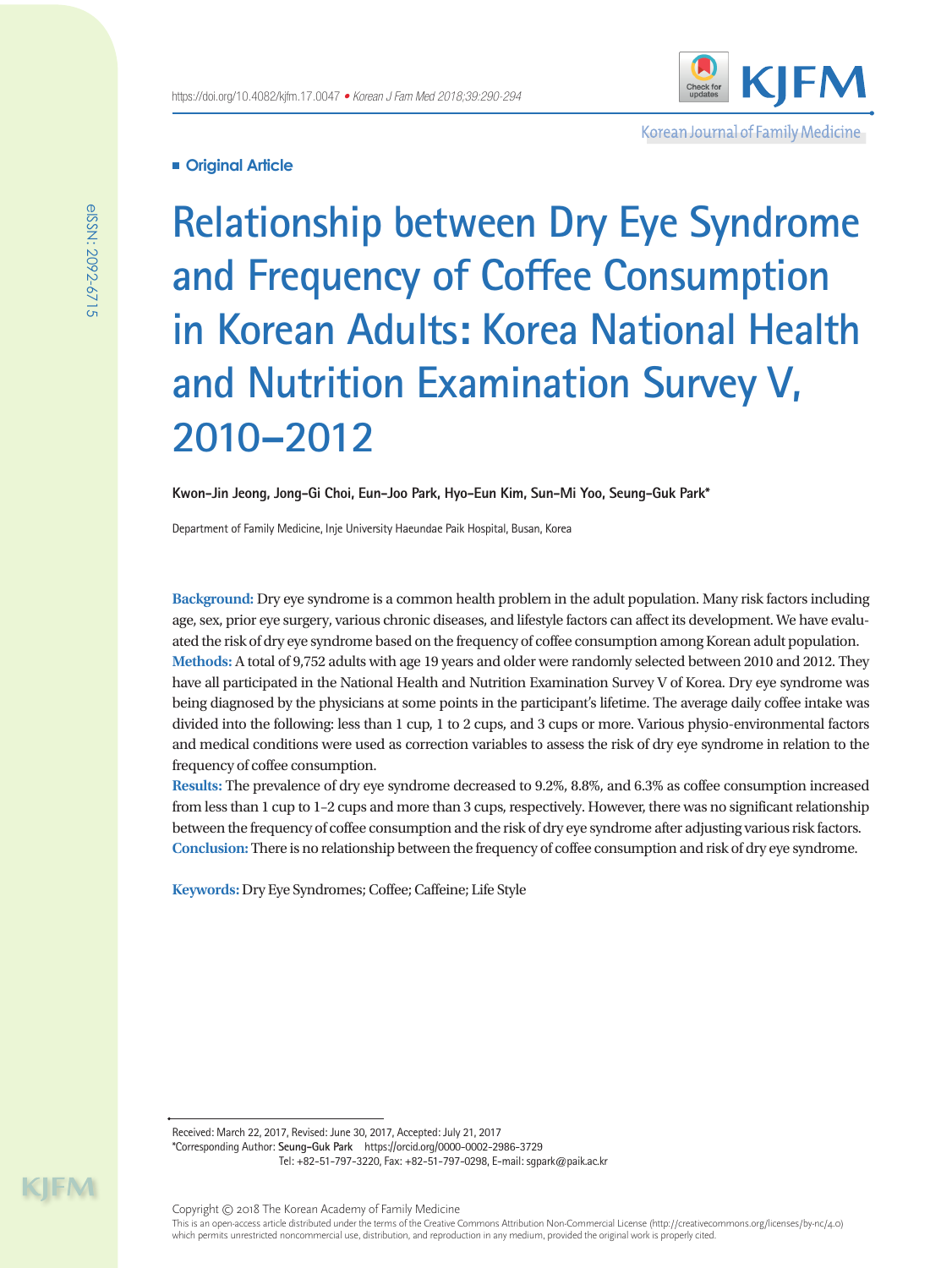# **INTRODUCTION**

Dry eye syndrome is a disease that causes various symptoms such as eye irritation, congestion, fatigue, and visual disturbances due to decreased tear production or excessive tear evaporation.<sup>1,2)</sup> According to recent epidemiological studies, dry eye syndrome is a very common health problem in Asian countries with prevalence from 8.0% to  $14.4\%$ <sup>3-5)</sup> There is a wide range of risk factors that include age, sex, postmenopausal hormone therapy experience, presence of connective tissue disease, prior refractive surgery, and exposure to various medications such as antihistamines, antihypertensive, and antidepressant.<sup>6)</sup> Furthermore, a study in Korea has shown that residents in urban areas, people that work in offices, or those with medical conditions including hyperlipidemia, osteoarthritis, and renal failure are more at risk of dry eye syndrome.<sup>7)</sup>

In addition to medical reasons, various lifestyle factors can affect dry eye syndrome. For example, coffee intake have been thought to be a risk factor for dry eye syndrome due to the diuretic effect of caffeine,<sup>8)</sup> but recent studies showed that caffeine is not associated with diuretic problems<sup>9)</sup> and rather may reduce dry eye syndrome by increasing tear secretion in a Japanese experimental study.<sup>10)</sup> However, only a few studies<sup>11-13)</sup> have been conducted on the relationship between coffee intake and dry eye syndrome, and previous studies did not give consistent results until now. Therefore, this study aims to investigate the risk of dry eye syndrome in relation to the frequency of coffee consumption based on the Korea National Health and Nutrition Examination Survey (KNHANES).

#### **METHODS**

#### **1. Study Population**

This study used data from the KNHANES V 2010–2012. Among the 19,599 participants aged 19 years and older, 9,752 were selected excluding those who have not had an eye examination and corresponding survey data. The KNHANES data is cross-sectional, nationally representative, and reliable in regard to the health status, health behavior, food, and nutrition status of Korean people. All participants provided written informed consent, and the study protocol was administered by the Korean Centers for Disease Control and Prevention (2010-02CON-21-C, 2011-02COM-06-C, 2012-01EXP-01-2C).

#### **2. Definitions of Dry Eye Syndrome and Measurements**

The presence of dry eye syndrome was determined based on the answer "yes" to one of the survey questions from the health questionnaire, "Have you had been diagnosed with dry eye syndrome in the lifetime by physicians?"

The total intake of caffeine was calculated by about 67 to 74 mg in a can of coffee or coffee mix.14) The quantity of caffeine consumed when drinking "more than 3 cups" of coffee is about 201 to 222 mg or more, which is equivalent to the capacity that can increase intraocular pressure according to some studies.<sup>15,16)</sup> Based on this, the authors of this study divided the amount of coffee consumption by using three different subcategories. The frequency of coffee consumption was classified according to an answer from the various choices for "How often did you consume coffee in the last year?" Answers stating "rarely drink," "1–3 times a month," or "1–6 times a week" were defined as "averaging less than 1 cup per day." The average daily intake of 1 or more cups of coffee was divided into "1–2 cups per day" and "3 cups or more per day."

Demographic variables included the level of education (middle or less, high school, university or more), type of occupation (indoor versus outdoor), and primary residential area (rural or urban). The residential area of a participant was considered urban if the city had a population of more than 1 million (Seoul, Busan, Daegu, Daejeon, Gwangju, Incheon, and Ulsan). All other residential areas were considered rural. The type of occupation was categorized as (1) managerial or other specialized jobs; (2) regular office job; (3) service or sales job; (4) job relating to agriculture, fishery, or forestry; (5) blue-collar job; (6) simple labor job; or just (7) unemployed. Choices 4, 5, and 6 were considered outdoor occupations. "Drinking" is defined as more than once a month of alcohol consumption and "non-drinking" as less than 1 drink per month. Smoking was categorized to (1) non-smokers or those who smoked less than 100 cigarettes in their lifetime and currently non-smoking, (2) past smokers or those who smoked more than 100 cigarettes in their lifetime and currently non-smoking, and (3) smokers or those who smoked more than 100 cigarettes in their lifetime and currently smoking. Physical activity was considered as 5 or more days of exercise per week with walks of 30 minutes or more.

Participants were considered to have a disease if they had a medical condition that included hypertension, hyperlipidemia, diabetes mellitus, chronic renal failure, degenerative arthritis, rheumatoid arthritis, thyroid disease, and depression. Hours of sleep was categorized as "less than 6 hours," "6 to 8 hours," and "9 hours or more" based on the results from a previous study.17)

#### **3. Statistical Analyses**

According to the guidelines for the use of data of KNHANES V, variance estimation layer, stratification variables, and sample weights were used for the analysis. Continuous variables among the general characteristics of the participants were presented as mean and standard error by general linear regression analysis. Categorical variables were presented as frequency (percentage). A multivariate logistic regression analysis was performed for the risk of dry eye syndrome based on the average amount of coffee per day. We presented the adjusted odds ratios (ORs) and 95% confidence intervals (CIs) after controlling for age, sex, body mass index (BMI), residential area, occupation, education level, physical activity, sleep, drinking, smoking, prior history of eye surgery, and medical conditions including hypertension, diabetes, osteoarthritis, thyroid disease, and depression. SAS ver. 9.2 (SAS Institute Inc., Cary, NC, USA) was used to perform all statistical analyses. P-values <0.05 were considered as statistically significant.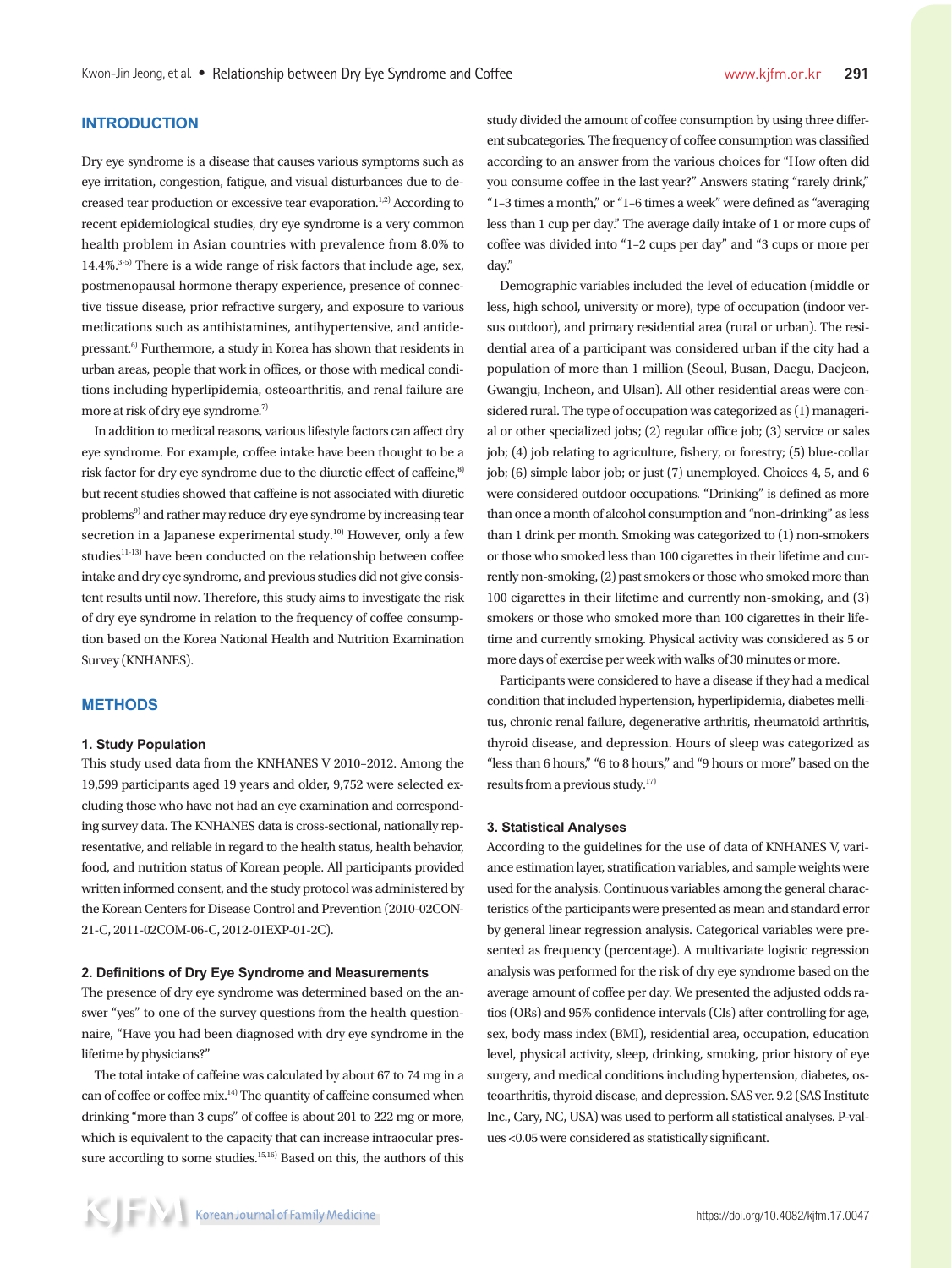# **RESULTS**

## **1. General Characteristics of Participants**

In 9,752 participants, the prevalence of dry eye syndrome was 8.4%, among which 4.1% for men and 12.1% for women.

Table 1 shows the general characteristics of the three groups according to the amount of coffee consumption. Out of the total participants, 4,620 participants (47%) consumed 1 to 2 cups of coffee a day, 3,384 participants (35%) consumed less than 1 cup, and 1,748 participants (18%) consumed 3 or more cups. The mean age of the participants was 45.46 years, and the mean age was the highest at 47.40 years in the participants with an average consumption of 1 to 2 cups of coffee.

Those who consumed more than 3 cups of coffee a day were men and current smokers and had higher BMI. They were also more likely to work outdoors, graduate high school or more, sleep 6 to 8 hours, and drink alcohol. There were fewer people with hypertension, diabetes, osteoarthritis, thyroid disease, and depression and history of ophthalmic surgery among them.

The prevalence of dry eye syndrome was higher among people who drink less than 1 cup of coffee per day (9.2%) than those who drink 1–2 cups (8.8%) or more than 3 cups of coffee per day (6.3%).

## **2. Relationship between Dry Eye Syndrome and the Frequency of Coffee Consumption**

Table 2 presents the risk of dry eye syndrome in relation to the amount of coffee consumption. Risk of dry eye syndrome was significantly low among people who drink 3 or more cups of coffee a day in model 1 adjusting for only age (OR, 0.661; 95% CI, 0.497 to 0.879). However, this relationship was not significant after adjusting for sex in model 2 (OR, 0.836; 95% CI, 0.626 to 1.116). It was also not significant after further adjusting for BMI, residential area, working outdoors, education, physical activity, sleeping time, smoking, and alcohol intake in model 3 (OR, 0.908; 95% CI, 0.654 to 1.260) or adjusting for history of chronic diseases and ophthalmic surgery in model 4 (OR, 0.969; 95% CI, 0.693 to 1.353).

#### **DISCUSSION**

This study evaluated the risk of dry eye syndrome according to the average consumption of coffee per day for Korean adults over 19 years of

Table 1. General characteristics according to the frequency of coffee consumption in Korean adults

| Characteristic                       | Coffee consumption (cup/d) |                   |                    |          |
|--------------------------------------|----------------------------|-------------------|--------------------|----------|
|                                      | $<$ 1 (n=3,384)            | $1 - 2$ (n=4,620) | $\geq$ 3 (n=1,748) | P-value* |
| Age $(y)$                            | 43.92±0.50                 | 47.40±0.52        | 45.05±0.54         | < 0.001  |
| Men $(\%)$                           | 41.3(1.1)                  | 41.8(0.8)         | 63.6(1.3)          | < 0.001  |
| Body mass index (kg/m <sup>2</sup> ) | $23.22 \pm 0.08$           | 23.77±0.96        | $24.04 \pm 0.13$   | < 0.001  |
| Rural residence (%)                  | 55.0(1.7)                  | 51.8(1.6)         | 55.5(2.0)          | 0.039    |
| Working outdoors (%)                 | 22.2(1.2)                  | 27.7(1.2)         | 35.3(1.7)          | < 0.001  |
| Education (%)                        |                            |                   |                    | < 0.001  |
| Middle school or less                | 31.8(1.2)                  | 32.2(1.2)         | 23.5(1.4)          |          |
| High school                          | 37.8(1.2)                  | 35.3(1.1)         | 40.7(1.4)          |          |
| University or more                   | 30.4(1.1)                  | 32.5(1.1)         | 35.8(1.5)          |          |
| Physically active (%)                | 17.8(0.9)                  | 16.4(0.7)         | 14.1(1.0)          | 0.036    |
| Duration of sleep time (h/d) (%)     |                            |                   |                    | < 0.001  |
| Less than 6                          | 10.0(0.7)                  | 6.9(0.5)          | 5.7(0.7)           |          |
| $6 - 8$                              | 75.1 (0.9)                 | 80.2(0.8)         | 81.7(1.3)          |          |
| 9 or more                            | 14.9(0.7)                  | 12.8(0.7)         | 12.6(1.0)          |          |
| Alcohol drinking (%)                 | 60.2(1.2)                  | 63.3(1.1)         | 72.4(1.4)          | < 0.001  |
| Smoking (%)                          |                            |                   |                    | < 0.001  |
| Never                                | 66.8(1.1)                  | 61.9(0.8)         | 37.0(1.3)          |          |
| Past                                 | 15.8(0.8)                  | 18.5(0.7)         | 18.5(1.1)          |          |
| Current                              | 17.4(0.9)                  | 19.6(0.8)         | 44.5(1.4)          |          |
| History of ophthalmic surgery (%)    | 12.6(0.7)                  | 11.9(0.6)         | 8.1(0.7)           | < 0.001  |
| Hypertension (%)                     | 17.3(0.8)                  | 18.8(0.7)         | 14.3(1.1)          | 0.001    |
| Diabetes (%)                         | 7.7(0.6)                   | 7.0(0.4)          | 4.0(0.5)           | < 0.001  |
| Hyperlipidemia (%)                   | 8.1(0.6)                   | 8.6(0.5)          | 7.5(0.8)           | 0.414    |
| Osteoarthritis (%)                   | 9.7(0.5)                   | 9.8(0.5)          | 4.6(0.6)           | < 0.001  |
| Rheumatoid arthritis (%)             | 1.9(0.2)                   | 1.7(0.2)          | 1.5(0.3)           | 0.688    |
| Thyroid disease (%)                  | 3.9(0.4)                   | 3.8(0.3)          | 2.2(0.4)           | 0.01     |
| Renal disease (%)                    | 0.4(0.1)                   | 0.3(0.1)          | 0.1(0.1)           | 0.329    |
| Depression (%)                       | 4.7(0.5)                   | 3.6(0.3)          | 2.5(0.5)           | 0.004    |
| Dry eye syndrome (%)                 | 9.2(0.7)                   | 8.8(0.5)          | 6.3(0.7)           | 0.006    |

Values are presented as mean±SE or % (SE).

SE, standard error.

\*By analysis of variance or chi-square test.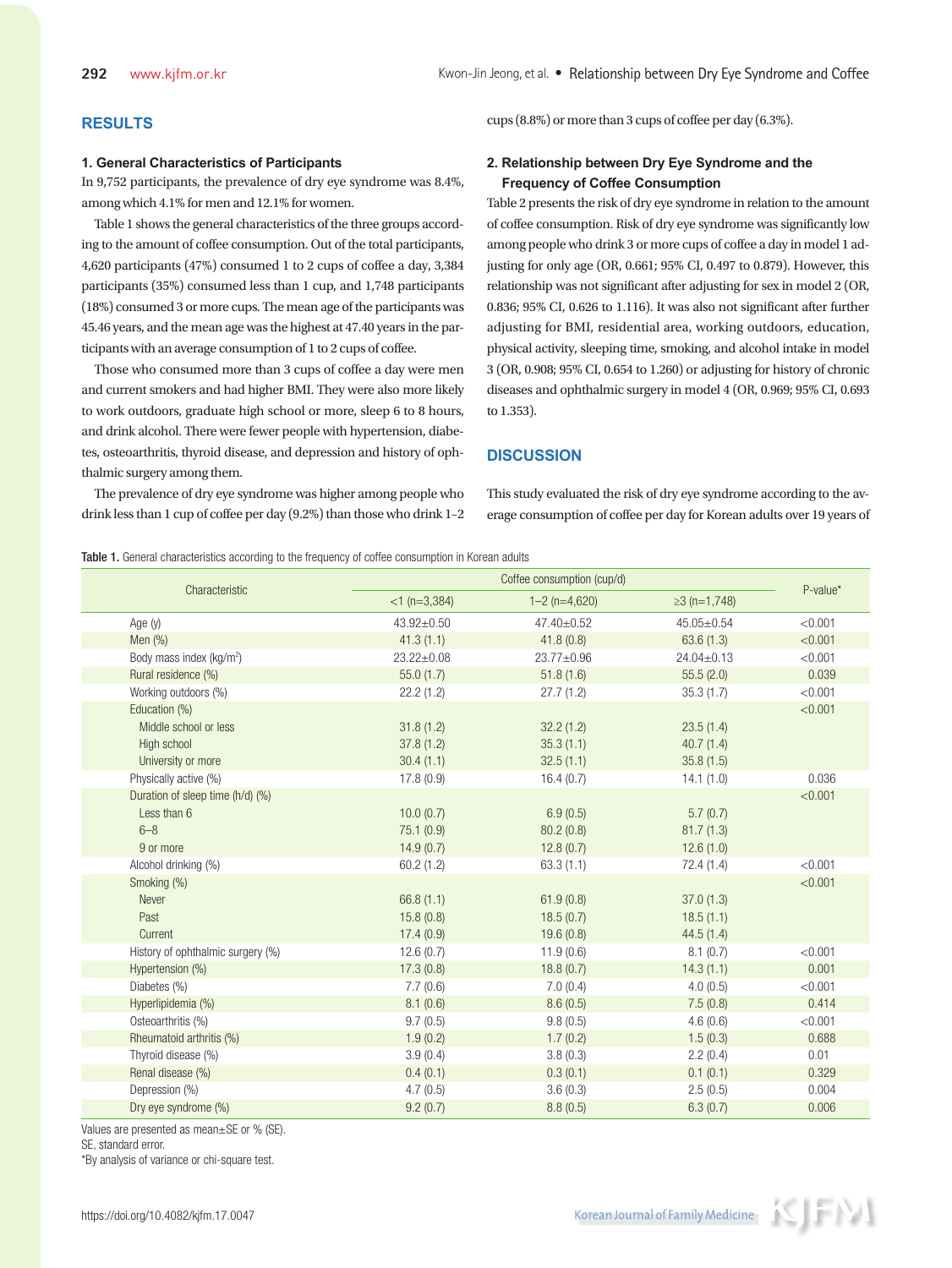Table 2. Risk of dry eye syndrome according to the frequency of coffee consumption in Korean adults

| Variable             | Coffee consumption (cup/d) |                        |                        |  |
|----------------------|----------------------------|------------------------|------------------------|--|
|                      | $\lt$ 1                    | $1 - 2$                | $\geq$ 3               |  |
| Model 1 <sup>*</sup> | 1.000                      | $0.957(0.794 - 1.153)$ | $0.661(0.497 - 0.879)$ |  |
| Model $2^+$          | 1.000                      | $0.962(0.800 - 1.157)$ | $0.836(0.626 - 1.116)$ |  |
| Model $3‡$           | 1.000                      | 1.019 (0.830-1.251)    | $0.908(0.654 - 1.260)$ |  |
| Model $4§$           | 1.000                      | $1.047(0.851 - 1.290)$ | $0.969(0.693 - 1.353)$ |  |

Values are presented as odds ratio (95% confidence interval). Multivariable logistic regression analysis was used.

\*Adjusted for age. <sup>†</sup>Adjusted for age and sex. <sup>‡</sup>Adjusted for age, sex, body mass index, residential area, occupation, education, physical activity, sleep time, smoking, and alcohol intake. § Adjusted for age, sex, body mass index, residential area, occupation, education, physical activity, sleep time, smoking, alcohol intake, ophthalmic surgery, diabetes, hypertension, osteoarthritis, thyroid disease, and depression.

age from the data of KNHANES V. Prevalence of dry eye syndrome was lower in the group that consumed more than 3 cups of coffee than in the group drinking less than 1 cup, but the risk of dry eye syndrome was not related to the frequency of coffee consumption after adjusting for risk factors including sex, lifestyle, and chronic disease.

The result corresponds to the earlier studies especially the one published by Chia et al.<sup>11)</sup> in Australia of 3,654 people over the age of 50 years. They attempted to compare the people that consume at least 1 cup of caffeinated beverage a day to those who did not but had reached the conclusion that there were no differences that had significant effect on dry eye syndrome. Moss et al.<sup>12)</sup> had tried tracing the cohort of 2,414 people over the age of 43 years for 10 years to find out whether drinking caffeine would increase the risk of dry eye syndrome. The study showed that the incidence of dry eye syndrome in caffeine drinkers and non-drinkers was similar (21.2% versus 23.2%, P=0.39), and caffeine intake was not a significant risk factor for dry eye syndrome.

The same researchers had reported in an earlier cross-sectional study that the prevalence of dry eye syndrome was significantly different in caffeine consumers and non-consumers (13% versus 16.6%,  $P<0.001$ ,<sup>13)</sup> but the cohort study to confirm causality did not find this association.

In our study, the prevalence of dry eye syndrome in people who had more than 3 cups of coffee (6.3%) was lower than that of those who had less than 1 cup a day (9.2%). It may be related that there were less women, more young people, and fewer people with chronic diseases in the group that had consumed 3 or more cups of coffee. It is well known that the risk of dry eye syndrome is higher in women, people with chronic diseases, and older individuals.<sup>7,18-21)</sup> The cross-sectional study of Moss et al.<sup>13)</sup> also showed that men and younger people had lower risk of dry eye syndrome. Because our study only selected those who were diagnosed by the physician to be having dry eye syndrome, people whose symptoms were mild would not have been included. In a previous study analyzing KNHANES data, the prevalence of the dry eye syndrome was 8.0% on the basis of the physician's diagnosis and 14.4% based on symptoms.<sup>3)</sup>

Sex is an important risk factor for dry eye syndrome. In our study, there was a sex difference between those who consumed more than 3 cups of coffee and those who consume less, and multivariable analysis revealed that the risk of dry eye syndrome became insignificant after adjusting for sex. When we attempted the secondary analysis after separating participants by sex, we again found that the frequency of coffee consumption had no relationship with dry eye syndrome (data are not presented).

The limitation of our study is that, first, we might not include people with mild symptoms because we selected only those who were diagnosed by physicians with dry eye syndrome. There is also a possibility that the diagnosis was not accurate because the self-reported questionnaire was used without ophthalmic examinations. Second, this research is a cross-sectional study that cannot define causality between coffee intake and dry eye syndrome. Finally, it is not only coffee that contains caffeine as its ingredient, but we did not take into account consumption of other foods and drinks with caffeine. However, coffee is the major source of caffeine in adults, and the strength of our study was precisely quantifying the amount of coffee intake. In addition, previous studies focused on a small group of young or old aged people,10-13) but our study had a broad range of age groups from young to old. It was also a great advantage of this research to use data from a nationally representative sample.

In conclusion, we have found that there was no significant relationship between dry eye syndrome and the frequency of coffee consumption in Korean adults. In the future, it will be necessary to clarify the causal relationship through various longitudinal or experimental studies on the risk of dry eye syndrome according to the frequency of coffee consumption.

## **CONFLICT OF INTEREST**

No potential conflict of interest relevant to this article was reported.

#### **REFERENCES**

- 1. Lin PY, Tsai SY, Cheng CY, Liu JH, Chou P, Hsu WM. Prevalence of dry eye among an elderly Chinese population in Taiwan: the Shihpai Eye Study. Ophthalmology 2003;110:1096-101.
- 2. McCarty CA, Bansal AK, Livingston PM, Stanislavsky YL, Taylor HR. The epidemiology of dry eye in Melbourne, Australia. Ophthalmology 1998;105:1114-9.
- 3. Ahn JM, Lee SH, Rim TH, Park RJ, Yang HS, Kim TI, et al. Prevalence of and risk factors associated with dry eye: the Korea National Health and Nutrition Examination Survey 2010-2011. Am J Ophthalmol 2014;158:1205-14.
- 4. Tan LL, Morgan P, Cai ZQ, Straughan RA. Prevalence of and risk factors for symptomatic dry eye disease in Singapore. Clin Exp Optom 2015;98:45-53.
- 5. Li J, Zheng K, Deng Z, Zheng J, Ma H, Sun L, et al. Prevalence and risk factors of dry eye disease among a hospital-based population in